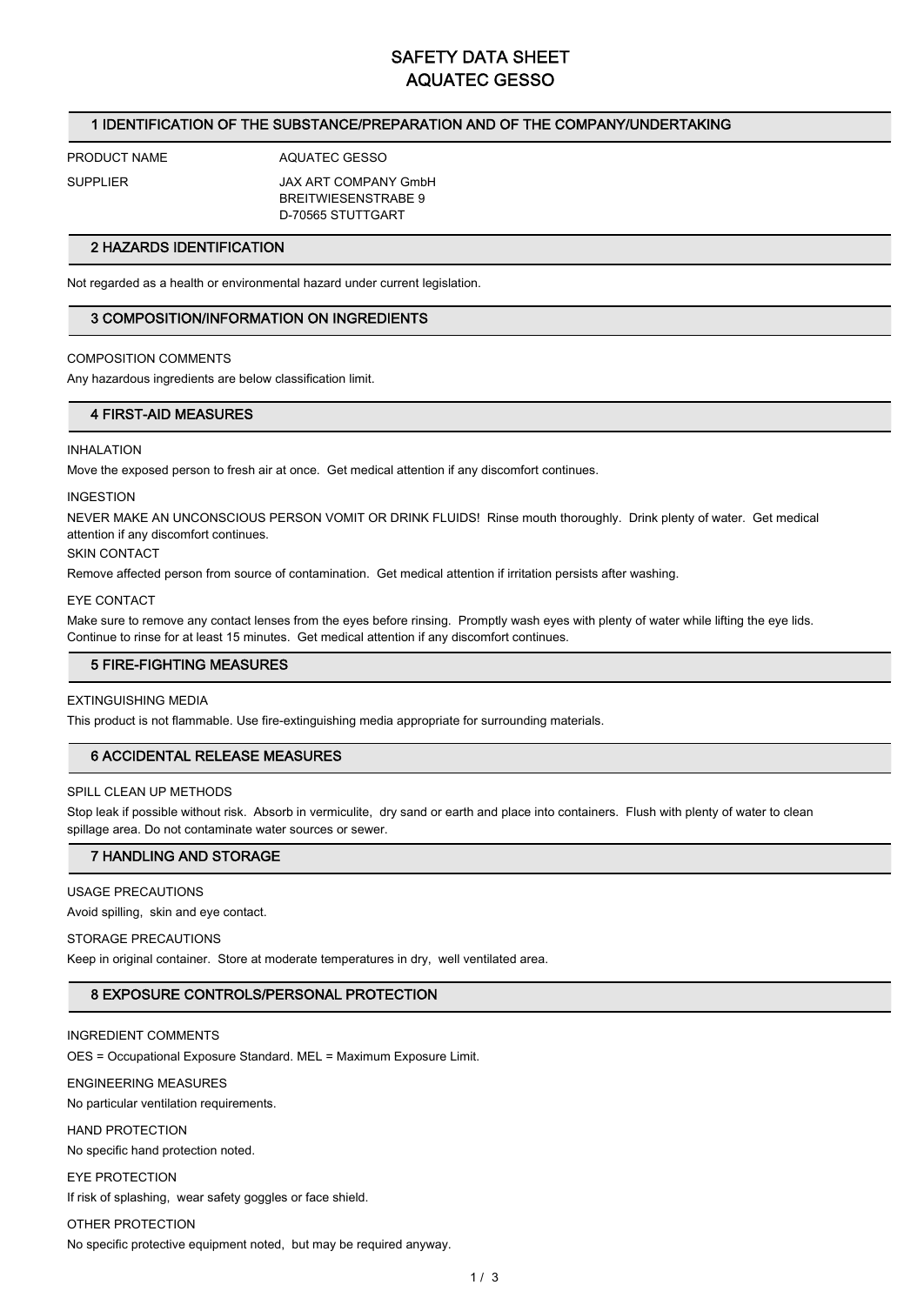# **AQUATEC GESSO**

### **HYGIENE MEASURES**

**Wash at the end of each work shift and before eating, smoking and using the toilet. Promptly remove any clothing that becomes contaminated. Use appropriate skin cream to prevent drying of skin. When using do not eat, drink or smoke.**

# **9 PHYSICAL AND CHEMICAL PROPERTIES**

| APPEARANCE                                   | Paste                    |                                                     |                        |
|----------------------------------------------|--------------------------|-----------------------------------------------------|------------------------|
| <b>COLOUR</b>                                | White                    |                                                     |                        |
| <b>ODOUR</b>                                 | Ammonia                  |                                                     |                        |
| <b>SOLUBILITY</b>                            | Miscible with water.     |                                                     |                        |
| BOILING POINT (°C)<br>VAPOUR DENSITY (air=1) | >100 760 mm Hg<br>$>1$ . | <b>RELATIVE DENSITY</b><br>pH-VALUE, CONC. SOLUTION | 1.45 20. C<br>$9 - 10$ |

# **10 STABILITY AND REACTIVITY**

**STABILITY**

**Stable under normal temperature conditions.**

**CONDITIONS TO AVOID**

**Avoid excessive heat for prolonged periods of time.**

**HAZARDOUS DECOMPOSITION PRODUCTS**

**Fire creates: Carbon monoxide (CO). Carbon dioxide (CO2).**

# **11 TOXICOLOGICAL INFORMATION**

**GENERAL INFORMATION**

**This product has low toxicity. Only large volumes may have adverse impact on human health.**

**INHALATION**

**May cause irritation to the respiratory system.**

**INGESTION**

**May cause discomfort if swallowed.**

**SKIN CONTACT Slightly irritating.**

**EYE CONTACT Irritating to eyes.**

**HEALTH WARNINGS**

**No specific health warnings noted.**

**ROUTE OF ENTRY Inhalation. Skin and/or eye contact.**

**MEDICAL SYMPTOMS**

**Irritation of eyes and mucous membranes.**

# **12 ECOLOGICAL INFORMATION**

### **ECOTOXICITY**

**Not regarded as dangerous for the environment.**

### **13 DISPOSAL CONSIDERATIONS**

**DISPOSAL METHODS**

**Dispose of waste and residues in accordance with local authority requirements.**

# **14 TRANSPORT INFORMATION**

| ROAD TRANSPORT NOTES | Not Classified  |
|----------------------|-----------------|
| RAIL TRANSPORT NOTES | Not Classified. |
| SEA TRANSPORT NOTES  | Not Classified. |
| AIR TRANSPORT NOTES  | Not Classified. |
| UN NO. ROAD          | O               |